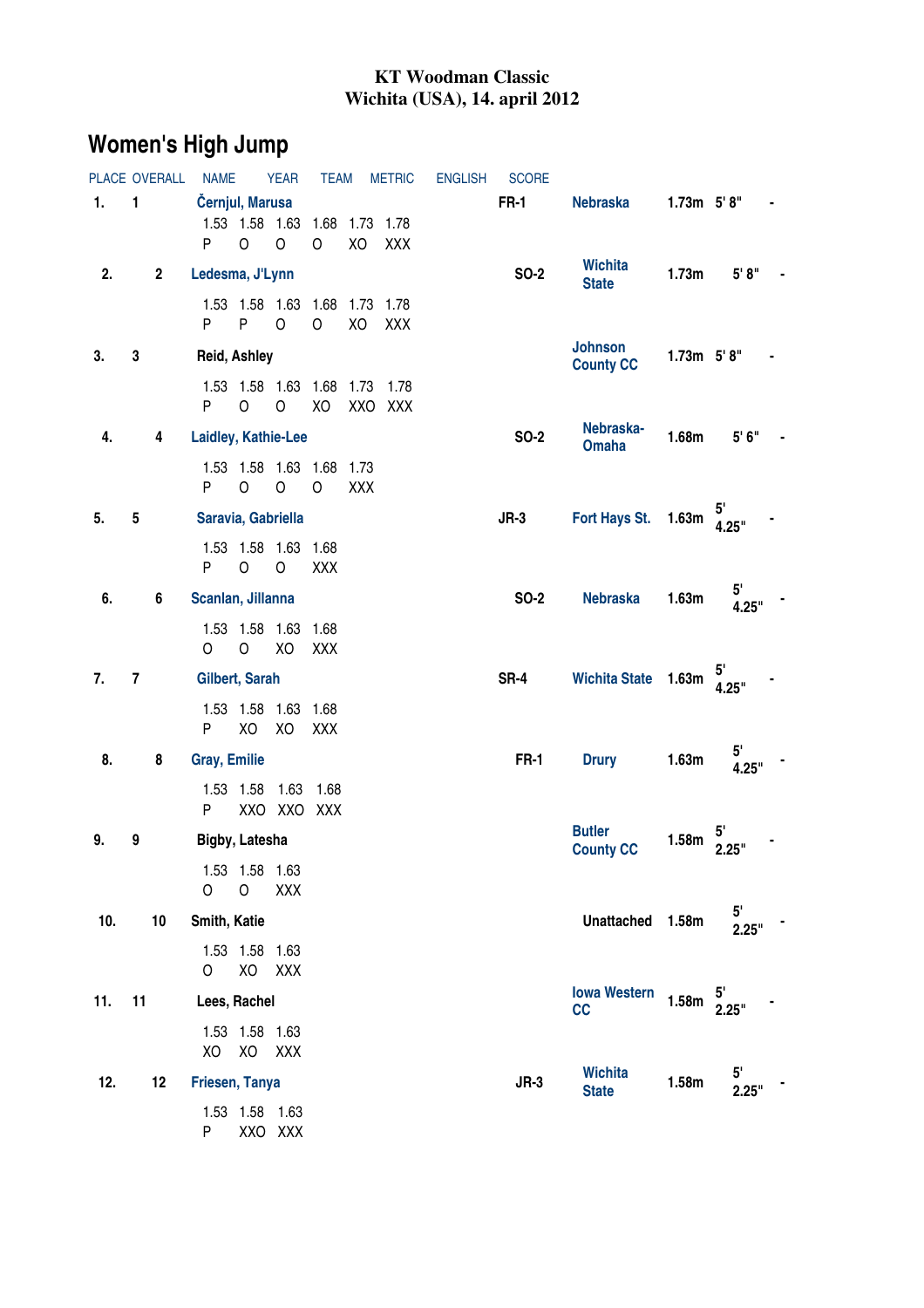| 13.       | 13 | <b>Sharp, Brooke</b>                 | <b>SO-2</b> | <b>Kansas State</b>                | 1.53m     | 5'<br>0.25"           |
|-----------|----|--------------------------------------|-------------|------------------------------------|-----------|-----------------------|
|           |    | 1.53 1.58<br><b>XXX</b><br>O         |             |                                    |           |                       |
| 13<br>14. |    | Simmons, Cetrena                     |             | lowa<br><b>Central CC</b>          | 1.53m     | 5'<br>0.25"           |
|           |    | 1.53 1.58<br>O<br>XXX                |             |                                    |           |                       |
| 15.<br>15 |    | Harris, Catrina                      |             | <b>Iowa Western</b><br>cc          | 1.53m     | 5'<br>0.25"           |
|           |    | 1.53 1.58<br>XO<br>XXX               |             |                                    |           |                       |
| 16.       | 15 | Faimon, Lisa                         | <b>SR-4</b> | <b>Bethany</b><br>(Kan.)           | 1.53m     | 5'<br>0.25"           |
|           |    | 1.53 1.58<br>XO<br>XXX               |             |                                    |           |                       |
| 17.       | 15 | Brant, Morgan                        |             | <b>Cowley</b><br><b>County CC</b>  | 1.53m     | 0.25"                 |
|           |    | 1.53 1.58<br>XO<br>XXX               |             |                                    |           |                       |
| 18.<br>15 |    | Ross, Jordan                         |             | <b>Johnson</b><br><b>County CC</b> | 1.53m     | 5'<br>0.25"           |
|           |    | 1.53 1.58<br>XO<br>XXX               |             |                                    |           |                       |
| 19.       | 15 | Ebert, Macy                          |             | <b>Johnson</b><br><b>County CC</b> | 1.53m     | $5^{\prime}$<br>0.25" |
|           |    | 1.53 1.58<br>XO<br><b>XXX</b>        |             |                                    |           |                       |
| 20.       | 20 | <b>Rockers, Paige</b>                | <b>FR-1</b> | <b>Baker</b>                       | 1.53m     | 5'<br>0.25"           |
|           |    | 1.53 1.58<br>XXO XXX                 |             |                                    |           |                       |
| 21.       |    | Davis, Kaitlyn                       | <b>SO-2</b> | <b>Bethany</b><br>(Kan.)           | <b>NH</b> | <b>NH</b>             |
|           |    | 1.53<br>XXX                          |             |                                    |           |                       |
| 22.       |    | Steplight, Shawanna                  |             | lowa<br><b>Central CC</b>          | <b>NH</b> | <b>NH</b>             |
|           |    | 1.53<br>XXX                          |             |                                    |           |                       |
| 23.       |    | <b>Shafer, Olevia</b><br>1.53<br>XXX | <b>FR-1</b> | Fort Hays St.                      | <b>NH</b> | <b>NH</b>             |
| 24.       |    | Knight, Myeisha                      |             | <b>Johnson</b><br><b>County CC</b> | <b>NH</b> | <b>NH</b>             |
|           |    | 1.53<br>XXX                          |             |                                    |           |                       |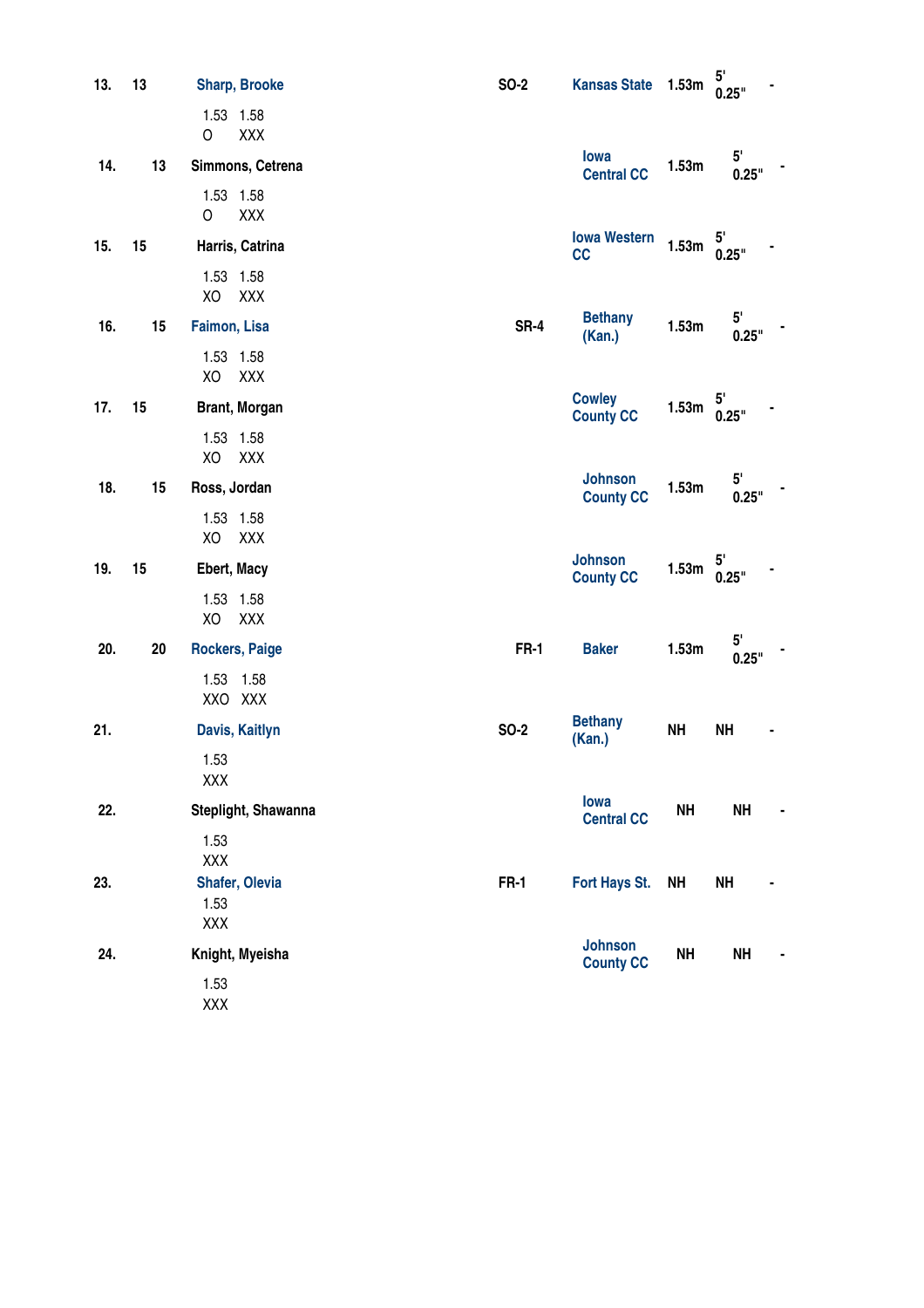## **Men's Hammer**

|    | PLACE OVERALL           | <b>NAME</b>                                                                | <b>YEAR</b>                                                                  | <b>TEAM</b> | <b>METRIC</b> | <b>ENGLISH</b> | <b>SCORE</b>                    |             |                        |
|----|-------------------------|----------------------------------------------------------------------------|------------------------------------------------------------------------------|-------------|---------------|----------------|---------------------------------|-------------|------------------------|
| 1. | 1                       | Hazen, Zach                                                                |                                                                              |             |               |                | <b>AfterShock</b>               | 66.06m      | 216'<br><b>g</b> "     |
|    |                         | $\bullet$<br>$\bullet$<br>$\bullet$<br>$\bullet$<br>$\bullet$<br>$\bullet$ | 62.35m<br>66.06m<br><b>FOUL</b><br><b>FOUL</b><br>63.73m<br>64.58m           |             |               |                |                                 |             |                        |
| 2. | $\overline{\mathbf{2}}$ | <b>Wasem, Carter</b>                                                       |                                                                              |             |               | SR-4           | <b>Nebraska</b>                 | 56.39m      | 185'<br>0"             |
|    |                         | $\bullet$<br>$\bullet$<br>$\bullet$<br>$\bullet$<br>$\bullet$<br>$\bullet$ | 54.44m<br>56.39m<br><b>FOUL</b><br>54.63m<br><b>FOUL</b><br><b>FOUL</b>      |             |               |                |                                 |             |                        |
| 3. | ${\bf 3}$               |                                                                            | <b>Bogovic, Tomaz</b>                                                        |             |               | <b>SR-4</b>    | <b>Kansas</b><br><b>State</b>   | 55.96m      | 183'<br>7 <sup>0</sup> |
|    |                         | $\bullet$<br>$\bullet$<br>$\bullet$<br>$\bullet$<br>$\bullet$<br>$\bullet$ | 55.41m<br><b>FOUL</b><br>55.96m<br>54.63m<br>53.44m<br><b>FOUL</b>           |             |               |                |                                 |             |                        |
| 4. | 4                       | Johnson, Ryan                                                              |                                                                              |             |               | $JR-3$         | <b>Kansas</b><br><b>State</b>   | 52.51m      | 172'<br>3"             |
|    |                         | $\bullet$<br>$\bullet$<br>$\bullet$<br>$\bullet$<br>٠<br>$\bullet$         | 48.37m<br>52.51m<br>50.98m<br><b>FOUL</b><br>48.03m<br><b>FOUL</b>           |             |               |                |                                 |             |                        |
| 5. | $\bf 6$                 | Fritz, Steve                                                               |                                                                              |             |               |                | <b>Manhattan</b><br><b>Unat</b> | 51.05m      | 167'<br>6"             |
|    |                         | $\bullet$<br>$\bullet$<br>$\bullet$<br>$\bullet$<br>$\bullet$<br>$\bullet$ | 51.05m<br>51.01m<br><b>FOUL</b><br><b>FOUL</b><br><b>FOUL</b><br><b>FOUL</b> |             |               |                |                                 |             |                        |
| 6. | $\overline{7}$          | Nelson, Ramon                                                              |                                                                              |             |               | $JR-3$         | <b>UMKC</b>                     | 50.00m      | 164'<br>0"             |
|    |                         | $\bullet$<br>$\bullet$<br>$\bullet$<br>$\bullet$<br>$\bullet$<br>$\bullet$ | 49.20m<br><b>FOUL</b><br>46.04m<br><b>FOUL</b><br>50.00m<br><b>FOUL</b>      |             |               |                |                                 |             |                        |
| 7. | 8                       | Conner, Jeff                                                               |                                                                              |             |               | <b>SO-2</b>    | <b>Wichita</b>                  | 49.51m 162' |                        |